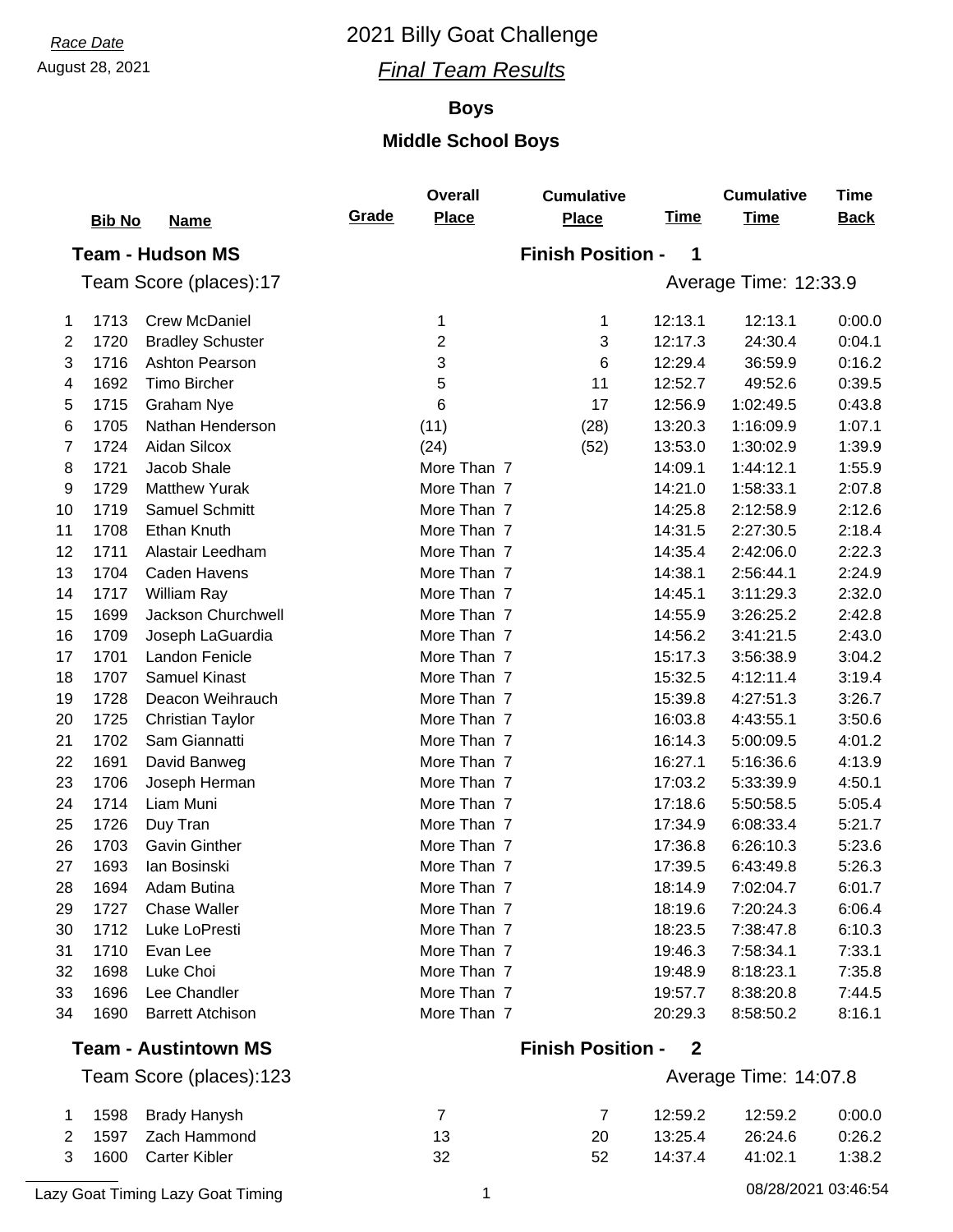### August 28, 2021 *Final Team Results*

#### **Boys**

## **Middle School Boys**

|                |               |                             |       | <b>Overall</b>                | <b>Cumulative</b>        |                  | <b>Cumulative</b>     | <b>Time</b> |
|----------------|---------------|-----------------------------|-------|-------------------------------|--------------------------|------------------|-----------------------|-------------|
|                | <b>Bib No</b> | <b>Name</b>                 | Grade | <b>Place</b>                  | <b>Place</b>             | <b>Time</b>      | <b>Time</b>           | <b>Back</b> |
|                |               | <b>Team - Austintown MS</b> |       |                               | <b>Finish Position -</b> | $\boldsymbol{2}$ |                       |             |
|                |               | Team Score (places):123     |       |                               |                          |                  | Average Time: 14:07.8 |             |
| 4              | 1603          | <b>Caleb Mowery</b>         |       | 33                            | 85                       | 14:39.1          | 55:41.2               | 1:39.9      |
| 5              | 1596          | Christopher Ghizzoni        |       | 38                            | 123                      | 14:58.0          | 1:10:39.3             | 1:58.8      |
| 6              | 1604          | Jackson Potkonicky          |       | (40)                          | (163)                    | 15:13.2          | 1:25:52.5             | 2:14.0      |
| 7              | 1605          | William Spalding            |       | (63)                          | (226)                    | 16:58.9          | 1:42:51.5             | 3:59.7      |
| 8              | 1607          | Rylen Zeock                 |       | More Than 7                   |                          | 17:17.6          | 2:00:09.1             | 4:18.4      |
| 9              | 1601          | Jacob Kuhns                 |       | More Than 7                   |                          | 17:59.6          | 2:18:08.8             | 5:00.4      |
| 10             | 1599          | <b>Christian Henik</b>      |       | More Than 7                   |                          | 18:53.9          | 2:37:02.7             | 5:54.7      |
| 11             | 1606          | Sawyer Williams             |       | More Than 7                   |                          | 20:33.1          | 2:57:35.8             | 7:33.8      |
| 12             | 1602          | Colten McCutcheon           |       | More Than 7                   |                          | 22:05.3          | 3:19:41.2             | 9:06.1      |
| 13             | 1595          | <b>Gavin Conley</b>         |       | More Than 7                   |                          | 23:22.7          | 3:43:04.0             | 10:23.5     |
|                |               | <b>Team - Woodridge MS</b>  |       |                               | <b>Finish Position -</b> | 3                |                       |             |
|                |               | Team Score (places):128     |       |                               |                          |                  | Average Time: 14:07.5 |             |
| 1              | 1791          | Ben LeBay                   |       | 15                            | 15                       | 13:32.2          | 13:32.2               | 0:00.0      |
| 2              | 1786          | John Brock                  |       | 21                            | 36                       | 13:40.0          | 27:12.2               | 0:07.8      |
| 3              | 1794          | <b>Atticus Sloan</b>        |       | 22                            | 58                       | 13:45.1          | 40:57.4               | 0:12.9      |
| 4              | 1790          | <b>Connor Hons</b>          |       | 26                            | 84                       | 14:05.9          | 55:03.3               | 0:33.7      |
| 5              | 1788          | <b>Xavier Griffiths</b>     |       | 44                            | 128                      | 15:34.4          | 1:10:37.7             | 2:02.2      |
| 6              | 1796          | Jacob Su                    |       | (60)                          | (188)                    | 16:54.5          | 1:27:32.2             | 3:22.3      |
| $\overline{7}$ | 1785          | Erick Ayala-Carias          |       | (75)                          | (263)                    | 18:19.4          | 1:45:51.6             | 4:47.2      |
| 8              | 1793          | <b>Braeden Sheridan</b>     |       | More Than 7                   |                          | 20:10.4          | 2:06:02.0             | 6:38.2      |
| 9              | 1795          | <b>Henry Sterling</b>       |       | More Than 7                   |                          | 20:58.5          | 2:27:00.6             | 7:26.3      |
|                |               | <b>Team - Maplewood MS</b>  |       | <b>Finish Position -</b><br>4 |                          |                  |                       |             |
|                |               | Team Score (places):129     |       |                               |                          |                  | Average Time: 14:11.6 |             |
|                |               | 1 1761 Ethan Nevinski       |       | 14                            | 14                       | 13:30.7          | 13:30.7               | 0.00.0      |
| 2              | 1762          | <b>Brody Orr</b>            |       | 17                            | 31                       | 13:33.0          | 27:03.8               | 0:02.2      |
| 3              | 1760          | Andrew Donaldson            |       | 19                            | 50                       | 13:38.1          | 40:41.9               | 0:07.3      |
| 4              | 1764          | Zack Zuba                   |       | 25                            | 75                       | 14:03.6          | 54:45.5               | 0:32.8      |
| 5              | 1763          | Zeke Ray                    |       | 54                            | 129                      | 16:12.7          | 1:10:58.2             | 2:41.9      |
| 6              | 1759          | <b>Riley Cyphert</b>        |       | (79)                          | (208)                    | 20:11.7          | 1:31:10.0             | 6:40.9      |
|                |               | <b>Team - CVCA MS</b>       |       |                               | <b>Finish Position -</b> | 5                |                       |             |
|                |               | Team Score (places):142     |       |                               |                          |                  | Average Time: 14:23.5 |             |
| 1              | 1659          | Sam Soares                  |       | 8                             | 8                        | 13:03.3          | 13:03.3               | 0:00.0      |
| 2              | 1660          | Caleb Van Drunen            |       | 20                            | 28                       | 13:38.8          | 26:42.1               | 0:35.4      |
| 3              | 1657          | <b>Preston Rostedt</b>      |       | 34                            | 62                       | 14:46.8          | 41:28.9               | 1:43.5      |
| 4              | 1655          | <b>Nate Morales</b>         |       | 35                            | 97                       | 14:51.0          | 56:20.0               | 1:47.7      |

Lazy Goat Timing Lazy Goat Timing 2 08/28/2021 03:46:54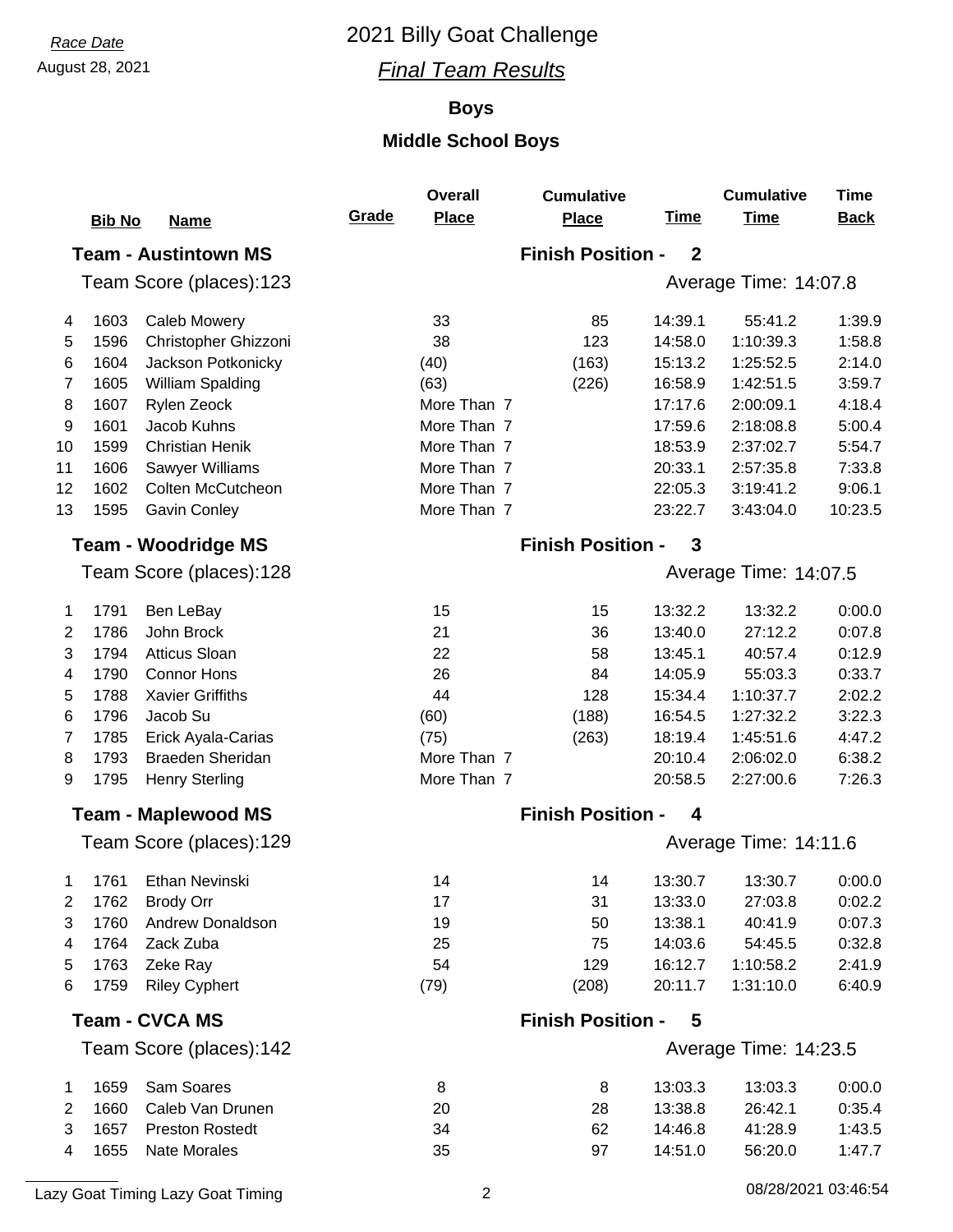### August 28, 2021 *Final Team Results*

#### **Boys**

|                           |               |                                   |       | <b>Overall</b>           | <b>Cumulative</b>        |             | <b>Cumulative</b>     | <b>Time</b> |
|---------------------------|---------------|-----------------------------------|-------|--------------------------|--------------------------|-------------|-----------------------|-------------|
|                           | <b>Bib No</b> | <b>Name</b>                       | Grade | <b>Place</b>             | <b>Place</b>             | <b>Time</b> | <b>Time</b>           | <b>Back</b> |
|                           |               | <b>Team - CVCA MS</b>             |       |                          | <b>Finish Position -</b> | 5           |                       |             |
|                           |               | Team Score (places):142           |       |                          |                          |             | Average Time: 14:23.5 |             |
| 5                         | 1647          | Joey Decker                       |       | 45                       | 142                      | 15:37.5     | 1:11:57.6             | 2:34.2      |
| 6                         | 1650          | Anthony Gliozzo                   |       | (49)                     | (191)                    | 15:52.0     | 1:27:49.6             | 2:48.7      |
| 7                         | 1658          | <b>Andrew Sims</b>                |       | (53)                     | (244)                    | 16:07.5     | 1:43:57.2             | 3:04.2      |
| 8                         | 1653          | Max Khalil                        |       | More Than 7              |                          | 17:34.0     | 2:01:31.2             | 4:30.6      |
| 9                         | 1654          | Jacob Miletti                     |       | More Than 7              |                          | 18:18.0     | 2:19:49.2             | 5:14.6      |
| 10                        | 1656          | Jack Raub                         |       | More Than 7              |                          | 18:50.5     | 2:38:39.7             | 5:47.1      |
| 11                        | 1645          | Jude Armstrong                    |       | More Than 7              |                          | 24:15.2     | 3:02:54.9             | 11:11.8     |
|                           |               | <b>Team - LaBrae MS</b>           |       |                          | <b>Finish Position -</b> | 6           |                       |             |
|                           |               | Team Score (places):171           |       |                          |                          |             | Average Time: 14:48.7 |             |
| 1                         | 1733          | Wyatt Brundage                    |       | 12                       | 12                       | 13:22.6     | 13:22.6               | 0:00.0      |
| 2                         | 1735          | <b>Braden Geiszler</b>            |       | 31                       | 43                       | 14:30.9     | 27:53.5               | 1:08.2      |
| 3                         | 1738          | <b>Austin Rowe</b>                |       | 37                       | 80                       | 14:55.2     | 42:48.7               | 1:32.5      |
| 4                         | 1734          | Landon Brunstetter                |       | 43                       | 123                      | 15:25.0     | 58:13.8               | 2:02.3      |
| 5                         | 1737          | <b>Brett Marsh</b>                |       | 48                       | 171                      | 15:49.7     | 1:14:03.6             | 2:27.1      |
| 6                         | 1736          | <b>Colton Hall</b>                |       | (52)                     | (223)                    | 16:05.5     | 1:30:09.1             | 2:42.8      |
| 7                         | 1739          | Nolan Stilwell                    |       | (80)                     | (303)                    | 20:12.4     | 1:50:21.5             | 6:49.7      |
| <b>Team - Garfield MS</b> |               |                                   |       | <b>Finish Position -</b> | 7                        |             |                       |             |
|                           |               | Team Score (places):173           |       |                          |                          |             | Average Time: 14:44.0 |             |
| 1                         | 1674          | <b>Cole Porter</b>                |       | 18                       | 18                       | 13:35.2     | 13:35.2               | 0:00.0      |
| 2                         | 1678          | Cayden Wardle                     |       | 28                       | 46                       | 14:08.1     | 27:43.3               | 0:32.9      |
| 3                         | 1672          | Holden Kissell                    |       | 29                       | 75                       | 14:08.2     | 41:51.5               | 0:33.0      |
| 4                         | 1667          | Derek Blunk                       |       | 47                       | 122                      | 15:47.7     | 57:39.3               | 2:12.5      |
| 5                         | 1666          | Jack Badovick                     |       | 51                       | 173                      | 16:00.9     | 1:13:40.3             | 2:25.7      |
| 6                         | 1676          | Derik Stanley                     |       | (59)                     | (232)                    | 16:49.0     | 1:30:29.4             | 3:13.8      |
| 7                         | 1669          | Finn Frato-Sweeney                |       | (64)                     | (296)                    | 16:59.6     | 1:47:29.0             | 3:24.4      |
| 8                         | 1671          | Chris Ihrig                       |       | More Than 7              |                          | 17:32.9     | 2:05:01.9             | 3:57.7      |
| 9                         | 1670          | Owen Herron                       |       | More Than 7              |                          | 19:18.7     | 2:24:20.6             | 5:43.5      |
| 10                        | 1677          | <b>Ryan Stonestreet</b>           |       | More Than 7              |                          | 19:44.3     | 2:44:05.0             | 6:09.1      |
| 11                        | 1668          | <b>Grant Fogel</b>                |       | More Than 7              |                          | 21:48.4     | 3:05:53.4             | 8:13.2      |
| 12                        | 1675          | Dakota Stanley                    |       | More Than 7              |                          | 22:17.3     | 3:28:10.7             | 8:42.1      |
| 13                        | 1673          | <b>Griffin Kline</b>              |       | More Than 7              |                          | 25:54.3     | 3:54:05.0             | 12:19.1     |
|                           |               | <b>Team - Canfield Village MS</b> |       |                          | <b>Finish Position -</b> | 8           |                       |             |
|                           |               | Team Score (places):220           |       |                          |                          |             | Average Time: 15:28.8 |             |
| 1                         | 1630          | Cole Mulichak                     |       | 23                       | 23                       | 13:49.3     | 13:49.3               | 0:00.0      |
| 2                         | 1628          | Jadyn Masters                     |       | 30                       | 53                       | 14:20.0     | 28:09.3               | 0:30.6      |
|                           |               |                                   |       |                          |                          |             |                       |             |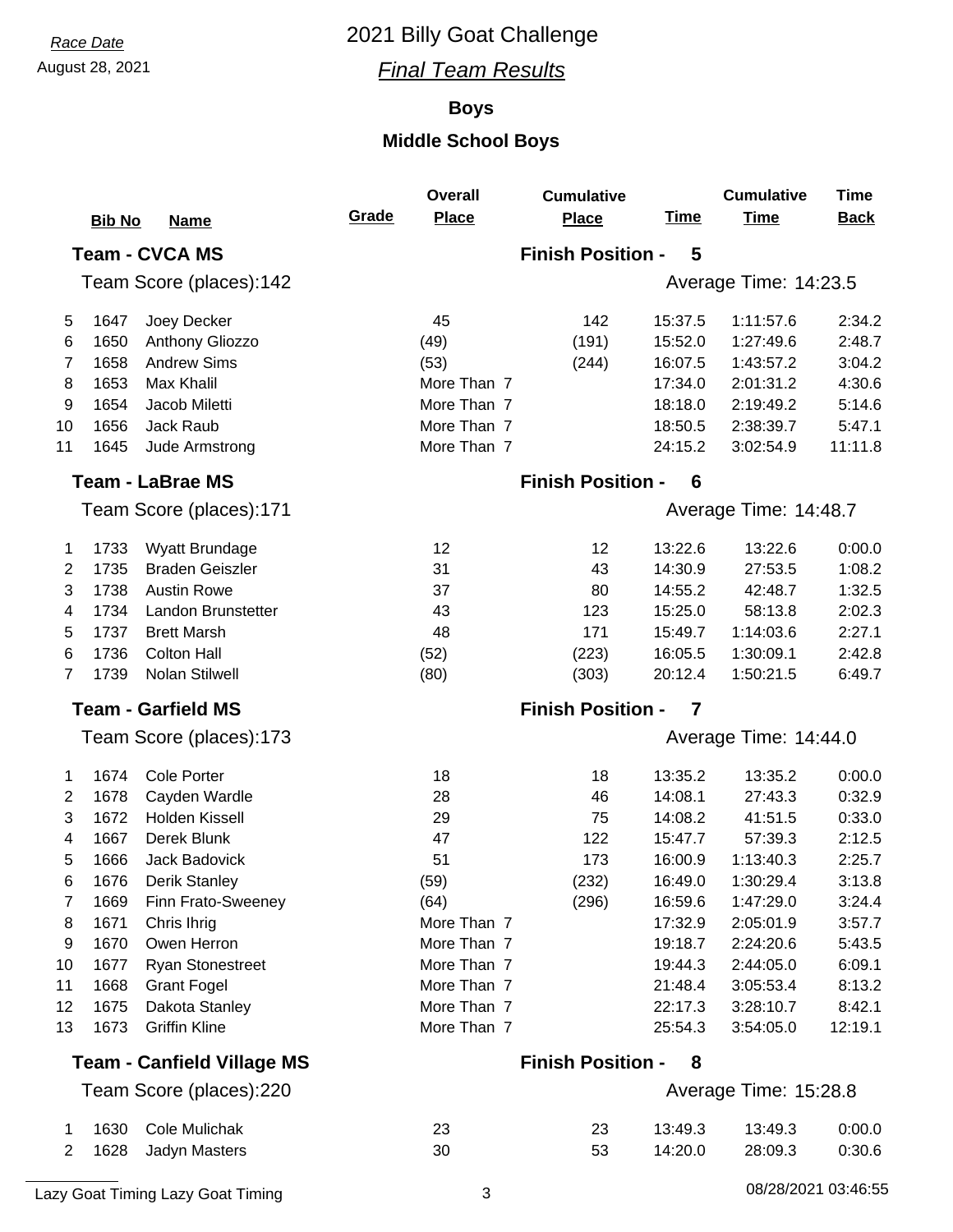### August 28, 2021 *Final Team Results*

#### **Boys**

## **Middle School Boys**

|                          |               |                                   |                                | <b>Overall</b>        | <b>Cumulative</b>        |             | <b>Cumulative</b>     | <b>Time</b> |  |
|--------------------------|---------------|-----------------------------------|--------------------------------|-----------------------|--------------------------|-------------|-----------------------|-------------|--|
|                          | <b>Bib No</b> | <b>Name</b>                       | Grade                          | <b>Place</b>          | <b>Place</b>             | <b>Time</b> | <b>Time</b>           | <b>Back</b> |  |
|                          |               | <b>Team - Canfield Village MS</b> |                                |                       | <b>Finish Position -</b> | 8           |                       |             |  |
|                          |               | Team Score (places):220           |                                |                       |                          |             | Average Time: 15:28.8 |             |  |
| 3                        | 1008          | <b>Will Wires</b>                 |                                | 39                    | 92                       | 15:08.6     | 43:18.0               | 1:19.3      |  |
| 4                        | 1632          | Will Petrunia                     |                                | 61                    | 153                      | 16:55.9     | 1:00:14.0             | 3:06.6      |  |
| 5                        | 1626          | Evan Linko                        |                                | 67                    | 220                      | 17:10.2     | 1:17:24.2             | 3:20.9      |  |
| 6                        | 1618          | <b>Dominic Arters</b>             |                                | (68)                  | (288)                    | 17:13.0     | 1:34:37.2             | 3:23.6      |  |
| $\overline{7}$           | 1627          | <b>Dexter Masters</b>             |                                | (73)                  | (361)                    | 17:27.2     | 1:52:04.5             | 3:37.9      |  |
| 8                        | 1631          | <b>Andrew Padgett</b>             |                                | More Than 7           |                          | 19:27.4     | 2:11:31.9             | 5:38.0      |  |
| 9                        | 1619          | Zachary Bostocky                  |                                | More Than 7           |                          | 20:14.0     | 2:31:46.0             | 6:24.7      |  |
| 10                       | 1622          | Alex Hammar                       |                                | More Than 7           |                          | 20:51.2     | 2:52:37.3             | 7:01.9      |  |
| 11                       | 1637          | Michael Zoccali                   |                                | More Than 7           |                          | 20:56.8     | 3:13:34.1             | 7:07.4      |  |
| 12                       | 1623          | Adam Jackson                      |                                | More Than 7           |                          | 22:42.4     | 3:36:16.5             | 8:53.1      |  |
| 13                       | 1620          | Dominic DeLucia                   |                                | More Than 7           |                          | 22:50.5     | 3:59:07.1             | 9:01.2      |  |
| 14                       | 1621          | Nathan Ferguson                   |                                | More Than 7           |                          | 24:04.6     | 4:23:11.8             | 10:15.3     |  |
| 15                       | 1624          | Grayson Jugenheimer               |                                | More Than 7           |                          | 24:27.8     | 4:47:39.6             | 10:38.4     |  |
| <b>Team - Bristol MS</b> |               |                                   |                                |                       | <b>Finish Position -</b> | 9           |                       |             |  |
|                          |               | Team Score (places):223           |                                | Average Time: 15:33.4 |                          |             |                       |             |  |
| 1                        | 1608          | Ryan Church                       |                                | 4                     | 4                        | 12:36.5     | 12:36.5               | 0:00.0      |  |
| 2                        | 1612          | <b>Ethan Howser</b>               |                                | 42                    | 46                       | 15:16.5     | 27:53.0               | 2:40.0      |  |
| 3                        | 1611          | Jake Gercken                      |                                | 50                    | 96                       | 15:59.3     | 43:52.4               | 3:22.8      |  |
| 4                        | 1617          | <b>Gus Williams</b>               |                                | 58                    | 154                      | 16:38.0     | 1:00:30.4             | 4:01.5      |  |
| 5                        | 1616          | <b>Carson Westen</b>              |                                | 69                    | 223                      | 17:16.8     | 1:17:47.3             | 4:40.3      |  |
| 6                        | 1613          | <b>Ethan Kimak</b>                |                                | (77)                  | (300)                    | 19:38.6     | 1:37:25.9             | 7:02.0      |  |
|                          |               | <b>Team - Girard MS</b>           | <b>Finish Position -</b><br>10 |                       |                          |             |                       |             |  |
|                          |               | Team Score (places):249           |                                |                       |                          |             | Average Time: 16:06.8 |             |  |
| $\mathbf{1}$             |               | 1684 Dylan Trevelline             |                                | 9                     | 9                        | 13:16.2     | 13:16.2               | 0:00.0      |  |
| 2                        | 1683          | Joseph Meranto                    |                                | 27                    | 36                       | 14:07.4     | 27:23.7               | 0:51.2      |  |
| 3                        | 1682          | Dylan Hogan                       |                                | 66                    | 102                      | 17:07.8     | 44:31.6               | 3:51.5      |  |
| 4                        | 1680          | Jacob Gugliotta                   |                                | 71                    | 173                      | 17:23.8     | 1:01:55.5             | 4:07.6      |  |
| 5                        | 1681          | <b>Mathew Hepfl</b>               |                                | 76                    | 249                      | 18:38.5     | 1:20:34.0             | 5:22.2      |  |
|                          |               | <b>Team - Lake Center Chr. MS</b> |                                |                       | <b>Finish Position -</b> | 11          |                       |             |  |
|                          |               | Team Score (places):275           |                                |                       |                          |             | Average Time: 16:53.0 |             |  |
| 1                        | 1746          | Zach Varner                       |                                | 16                    | 16                       | 13:32.2     | 13:32.2               | 0:00.0      |  |
| 2                        | 1744          | <b>Isaac Larson</b>               |                                | 41                    | 57                       | 15:16.3     | 28:48.5               | 1:44.1      |  |
| 3                        | 1741          | <b>Quinn Denning</b>              |                                | 62                    | 119                      | 16:58.9     | 45:47.5               | 3:26.7      |  |
| 4                        | 1745          | Mason Richmond                    |                                | 72                    | 191                      | 17:24.1     | 1:03:11.6             | 3:51.8      |  |
| 5                        | 1743          | Lucas Haught                      |                                | 84                    | 275                      | 21:13.6     | 1:24:25.3             | 7:41.4      |  |
|                          |               |                                   |                                |                       |                          |             |                       |             |  |

Lazy Goat Timing Lazy Goat Timing 2001 120 August 2008/2021 12:46:55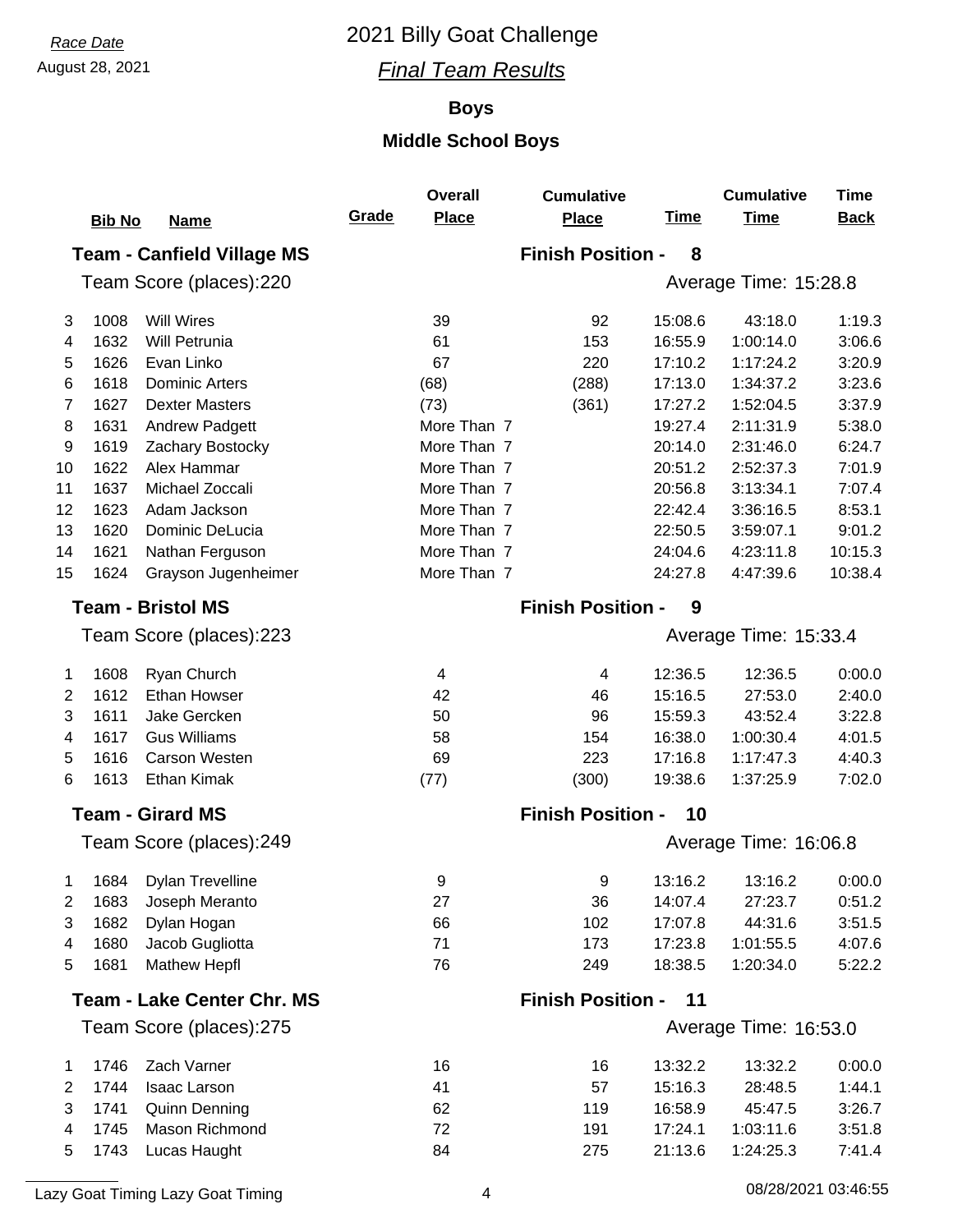## August 28, 2021 *Final Team Results*

#### **Boys**

|                |               |                                    | Grade                         | <b>Overall</b><br><b>Place</b> | <b>Cumulative</b>             | <u>Time</u> | <b>Cumulative</b><br><b>Time</b> | <b>Time</b><br><b>Back</b> |  |
|----------------|---------------|------------------------------------|-------------------------------|--------------------------------|-------------------------------|-------------|----------------------------------|----------------------------|--|
|                | <b>Bib No</b> | <b>Name</b>                        |                               |                                | <b>Place</b>                  |             |                                  |                            |  |
|                |               | <b>Team - Lake Center Chr. MS</b>  |                               |                                | <b>Finish Position -</b>      | 11          |                                  |                            |  |
|                |               | Team Score (places):275            |                               |                                |                               |             | Average Time: 16:53.0            |                            |  |
| 6              | 1742          | <b>Landon Griffing</b>             |                               | (85)                           | (360)                         | 21:17.1     | 1:45:42.4                        | 7:44.9                     |  |
|                |               | <b>Team - Hubbard MS</b>           |                               |                                | <b>Finish Position -</b>      | 12          |                                  |                            |  |
|                |               | Team Score (places):282            |                               |                                |                               |             | Average Time: 18:02.2            |                            |  |
| $\mathbf 1$    | 1686          | Logan Balla                        |                               | 10                             | 10                            | 13:19.5     | 13:19.5                          | 0:00.0                     |  |
| 2              | 1688          | <b>Vincent Prezioso</b>            |                               | 46                             | 56                            | 15:37.7     | 28:57.3                          | 2:18.2                     |  |
| 3              | 1685          | Johnathan Adamson                  |                               | 56                             | 112                           | 16:32.9     | 45:30.2                          | 3:13.3                     |  |
| 4              | 1687          | Leo Mariano                        |                               | 83                             | 195                           | 21:12.6     | 1:06:42.8                        | 7:53.1                     |  |
| 5              | 1689          | Cooper Vail                        |                               | 87                             | 282                           | 23:28.4     | 1:30:11.3                        | 10:08.9                    |  |
|                |               | <b>Team - Pymatuning Valley MS</b> |                               |                                | <b>Finish Position -</b>      | 13          |                                  |                            |  |
|                |               | Team Score (places):325            |                               |                                |                               |             | Average Time: 17:28.3            |                            |  |
| 1              | 1773          | David Sharpe                       |                               | 55                             | 55                            | 16:13.7     | 16:13.7                          | 0:00.0                     |  |
| $\overline{2}$ | 1770          | Ryan Beck                          |                               | 57                             | 112                           | 16:33.0     | 32:46.7                          | 0:19.3                     |  |
| 3              | 1771          | Jacob Dean                         |                               | 65                             | 177                           | 17:07.1     | 49:53.9                          | 0:53.4                     |  |
| 4              | 1774          | <b>Justin Summers</b>              |                               | 70                             | 247                           | 17:20.5     | 1:07:14.5                        | 1:06.8                     |  |
| 5              | 1772          | Nathan Jernigan                    |                               | 78                             | 325                           | 20:07.1     | 1:27:21.6                        | 3:53.4                     |  |
|                |               | <b>Team - Lakeview MS</b>          |                               |                                | <b>Finish Position -</b>      | 14          |                                  |                            |  |
|                |               | Team Score (places):359            |                               |                                |                               |             | Average Time: 19:26.0            |                            |  |
| $\mathbf 1$    | 1748          | <b>Dylan Carpenter</b>             |                               | 36                             | 36                            | 14:52.4     | 14:52.4                          | 0:00.0                     |  |
| $\overline{2}$ | 1754          | Hudson Lasher                      |                               | 74                             | 110                           | 17:56.4     | 32:48.9                          | 3:04.0                     |  |
| 3              | 1753          | Zane Johnson                       |                               | 81                             | 191                           | 20:24.2     | 53:13.1                          | 5:31.7                     |  |
| 4              | 1749          | Samuel Chapman                     |                               | 82                             | 273                           | 20:51.6     | 1:14:04.7                        | 5:59.1                     |  |
| 5              | 1756          | Asher Tolnar                       |                               | 86                             | 359                           | 23:05.6     | 1:37:10.4                        | 8:13.1                     |  |
| 6              | 1750          | Chase Hager                        |                               | (88)                           | (447)                         | 24:44.0     | 2:01:54.5                        | 9:51.6                     |  |
|                |               | <b>Team - Lake Center Chr.</b>     | <b>Finish Position - Inc.</b> |                                |                               |             |                                  |                            |  |
|                |               | Team Score (places): Inc.          |                               |                                |                               |             | Average Time:                    |                            |  |
| 1              | 1297          | <b>Ben Carlson</b>                 |                               | Less Than 5                    |                               | 21:46.0     | 21:46.0                          | 0:00.0                     |  |
|                |               | Team - Ash. St. John MS            |                               |                                | <b>Finish Position - Inc.</b> |             |                                  |                            |  |
|                |               | Team Score (places): Inc.          |                               |                                |                               |             | Average Time:                    |                            |  |
| $\mathbf 1$    | 1592          | <b>Cody Fuentes</b>                |                               | Less Than 5                    |                               | 12:47.0     | 12:47.0                          | 0:00.0                     |  |
| 2              | 1593          | Jermaine Jennings                  |                               | Less Than 5                    |                               | 17:21.8     | 30:08.9                          | 4:34.7                     |  |
| 3              | 1591          | Christian Barbian                  |                               | Less Than 5                    |                               | 17:30.1     | 47:39.0                          | 4:43.0                     |  |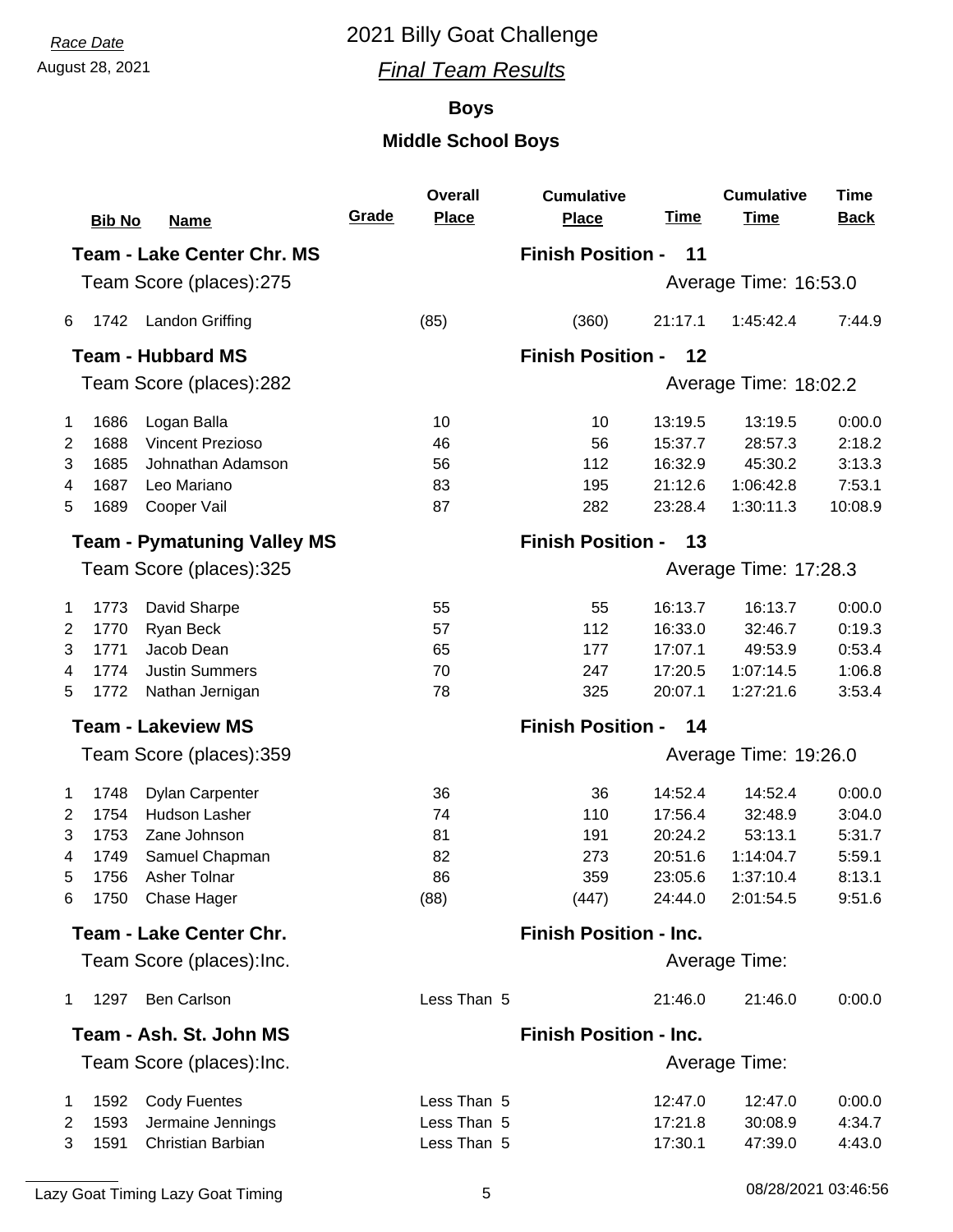August 28, 2021 *Final Team Results*

#### **Boys**

| <b>Bib No</b>              | <b>Name</b>                       | Grade | <b>Overall</b><br><b>Place</b> | <b>Cumulative</b><br><b>Place</b> | <u>Time</u> | <b>Cumulative</b><br><b>Time</b> | <b>Time</b><br><b>Back</b> |
|----------------------------|-----------------------------------|-------|--------------------------------|-----------------------------------|-------------|----------------------------------|----------------------------|
|                            | Team - Ash. St. John MS           |       |                                | <b>Finish Position - Inc.</b>     |             |                                  |                            |
|                            | Team Score (places): Inc.         |       |                                |                                   |             | Average Time:                    |                            |
| 1594 Ayden Kelley<br>4     |                                   |       | Less Than 5                    |                                   | 18:48.7     | 1:06:27.8                        | 6:01.6                     |
|                            | <b>Team - Carpe Diem Acad. MS</b> |       |                                | <b>Finish Position - Inc.</b>     |             |                                  |                            |
|                            | Team Score (places): Inc.         |       |                                |                                   |             | Average Time:                    |                            |
| 1638<br>1                  | Josiah Toth                       |       | Less Than 5                    |                                   | 11:48.9     | 11:48.9                          | 0:00.0                     |
| <b>Team - Champion MS</b>  |                                   |       |                                | <b>Finish Position - Inc.</b>     |             |                                  |                            |
|                            | Team Score (places): Inc.         |       |                                |                                   |             | Average Time:                    |                            |
| 1642<br>$\mathbf{1}$       | Marcam Nolan                      |       | Less Than 5                    |                                   | 14:03.3     | 14:03.3                          | 0:00.0                     |
| 1640<br>2                  | <b>Braylon Braham</b>             |       | Less Than 5                    |                                   | 16:34.8     | 30:38.1                          | 2:31.5                     |
| 3<br>1641                  | <b>Mario Humenik</b>              |       | Less Than 5                    |                                   | 18:11.9     | 48:50.1                          | 4:08.6                     |
| <b>Team - Crestwood MS</b> |                                   |       |                                | <b>Finish Position - Inc.</b>     |             |                                  |                            |
|                            | Team Score (places): Inc.         |       |                                |                                   |             | Average Time:                    |                            |
| 1644<br>1                  | Austin Wurm                       |       | Less Than 5                    |                                   | 15:47.6     | 15:47.6                          | 0:00.0                     |
| 1643<br>2                  | <b>Taylor Mars</b>                |       | Less Than 5                    |                                   | 23:11.4     | 38:59.0                          | 7:23.8                     |
|                            | <b>Team - East Liverpool MS</b>   |       |                                | <b>Finish Position - Inc.</b>     |             |                                  |                            |
|                            | Team Score (places): Inc.         |       |                                |                                   |             | Average Time:                    |                            |
| 1664<br>1                  | Maddox Roach                      |       | Less Than 5                    |                                   | 11:54.8     | 11:54.8                          | 0:00.0                     |
| 1663<br>2                  | <b>Ben Myers</b>                  |       | Less Than 5                    |                                   | 13:59.5     | 25:54.4                          | 2:04.6                     |
| 1662<br>3                  | Thoren Long                       |       | Less Than 5                    |                                   | 16:44.3     | 42:38.7                          | 4:49.4                     |
|                            | <b>Team - East Palestine MS</b>   |       |                                | <b>Finish Position - Inc.</b>     |             |                                  |                            |
|                            | Team Score (places): Inc.         |       |                                |                                   |             | Average Time:                    |                            |
| 1665<br>1                  | <b>Brian Kearns</b>               |       | Less Than 5                    |                                   | 19:23.6     | 19:23.6                          | 0:00.0                     |
|                            | <b>Team - Jackson-Milton MS</b>   |       |                                | <b>Finish Position - Inc.</b>     |             |                                  |                            |
|                            | Team Score (places): Inc.         |       |                                |                                   |             | Average Time:                    |                            |
| 1732<br>1                  | <b>Tommy Sullivan</b>             |       | Less Than 5                    |                                   | 13:46.5     | 13:46.5                          | 0:00.0                     |
| 1730<br>$\overline{2}$     | Landon Fortunato                  |       | Less Than 5                    |                                   | 14:26.4     | 28:12.9                          | 0:39.8                     |
| 3<br>1731                  | Luke Kolenick                     |       | Less Than 5                    |                                   | 17:03.4     | 45:16.3                          | 3:16.8                     |
| <b>Team - Lordstown MS</b> |                                   |       |                                | <b>Finish Position - Inc.</b>     |             |                                  |                            |
|                            | Team Score (places): Inc.         |       |                                |                                   |             | Average Time:                    |                            |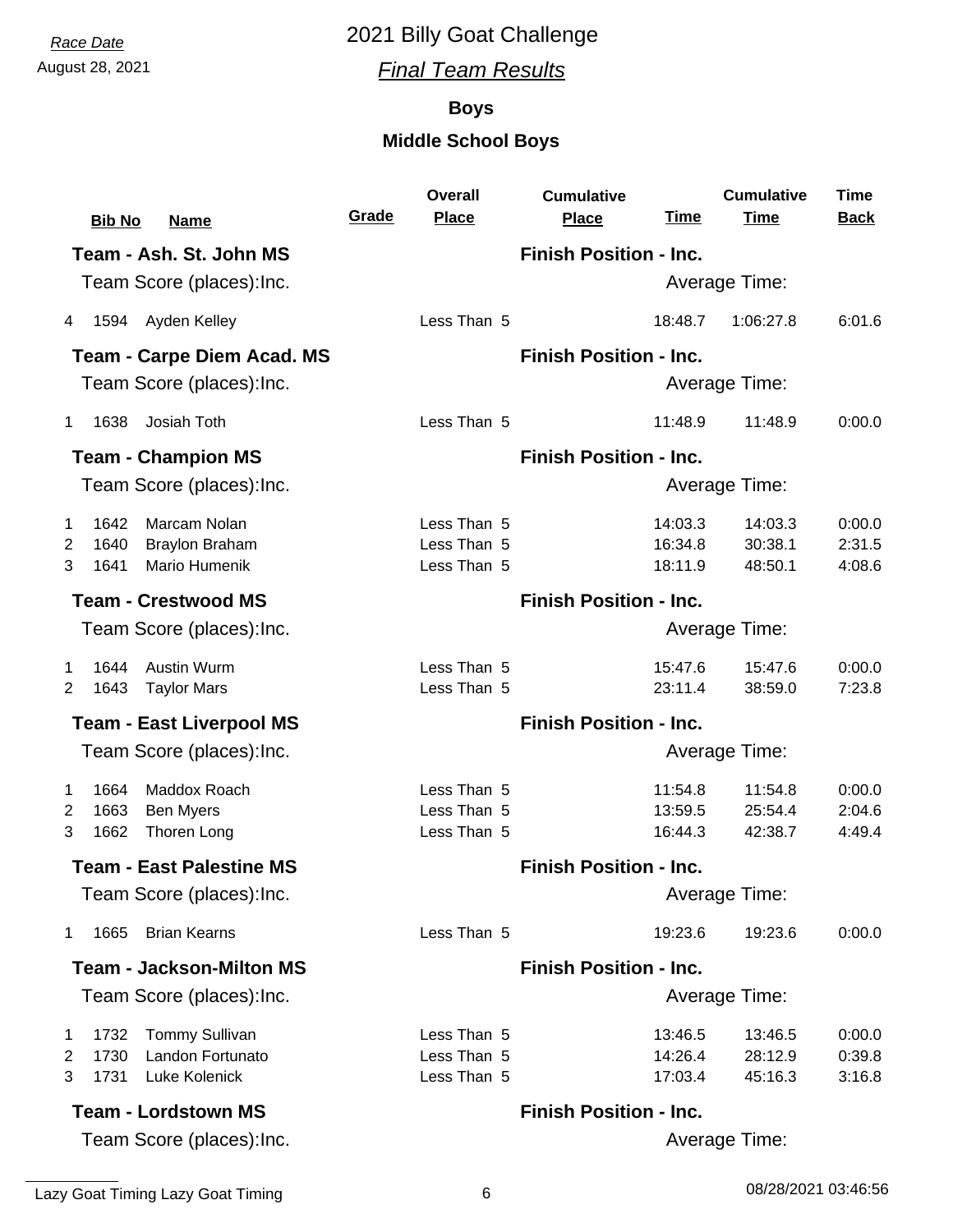### August 28, 2021 *Final Team Results*

#### **Boys**

|                | <b>Bib No</b> | <b>Name</b>                                 | Grade                         | <b>Overall</b><br><b>Place</b> | <b>Cumulative</b><br><b>Place</b> | <u>Time</u>        | <b>Cumulative</b><br><b>Time</b> | Time<br><b>Back</b> |
|----------------|---------------|---------------------------------------------|-------------------------------|--------------------------------|-----------------------------------|--------------------|----------------------------------|---------------------|
|                |               | <b>Team - Lordstown MS</b>                  |                               |                                | <b>Finish Position - Inc.</b>     |                    |                                  |                     |
|                |               | Team Score (places): Inc.                   |                               |                                |                                   |                    | Average Time:                    |                     |
| 1<br>2         | 1757<br>1758  | <b>Ganon Force</b><br><b>Mason Gearhart</b> |                               | Less Than 5<br>Less Than 5     |                                   | 16:48.2<br>22:56.2 | 16:48.2<br>39:44.5               | 0:00.0<br>6:07.9    |
|                |               | <b>Team - Mathews MS</b>                    |                               |                                | <b>Finish Position - Inc.</b>     |                    |                                  |                     |
|                |               | Team Score (places): Inc.                   |                               |                                |                                   |                    | Average Time:                    |                     |
| $\mathbf 1$    | 1765          | Kamron Kester                               |                               | Less Than 5                    |                                   | 14:06.7            | 14:06.7                          | 0:00.0              |
|                |               | <b>Team - Mineral Ridge MS</b>              |                               |                                | <b>Finish Position - Inc.</b>     |                    |                                  |                     |
|                |               | Team Score (places): Inc.                   |                               |                                |                                   |                    | <b>Average Time:</b>             |                     |
| 1              | 1766          | Dax Dota                                    |                               | Less Than 5                    |                                   | 13:01.3            | 13:01.3                          | 0:00.0              |
| 2              | 1767          | Owen Penick                                 |                               | Less Than 5                    |                                   | 16:56.0            | 29:57.3                          | 3:54.6              |
|                |               | <b>Team - Newton Falls MS</b>               | <b>Finish Position - Inc.</b> |                                |                                   |                    |                                  |                     |
|                |               | Team Score (places): Inc.                   |                               |                                |                                   |                    | Average Time:                    |                     |
| 1              | 1769          | <b>Connor Dunlap</b>                        |                               | Less Than 5                    |                                   | 20:35.3            | 20:35.3                          | 0:00.0              |
| $\overline{2}$ | 1768          | <b>Wesley Bodnar</b>                        |                               | Less Than 5                    |                                   | 25:04.8            | 45:40.1                          | 4:29.4              |
|                |               | <b>Team - Southington MS</b>                |                               |                                | <b>Finish Position - Inc.</b>     |                    |                                  |                     |
|                |               | Team Score (places): Inc.                   |                               |                                |                                   |                    | Average Time:                    |                     |
| 1              | 1778          | Landon Lunn                                 |                               | Less Than 5                    |                                   | 21:46.7            | 21:46.7                          | 0:00.0              |
| $\overline{2}$ | 1779          | <b>Tavon Martin</b>                         |                               | Less Than 5                    |                                   | 23:25.8            | 45:12.5                          | 1:39.0              |
| 3<br>4         | 1777<br>1780  | Devon Jones<br><b>Bobby Prowitt</b>         |                               | Less Than 5<br>Less Than 5     |                                   | 25:21.2<br>25:38.5 | 1:10:33.7<br>1:36:12.2           | 3:34.4<br>3:51.8    |
|                |               |                                             |                               |                                |                                   |                    |                                  |                     |
|                |               | <b>Team - Streetsboro MS</b>                |                               |                                | <b>Finish Position - Inc.</b>     |                    |                                  |                     |
|                |               | Team Score (places): Inc.                   |                               |                                |                                   |                    | Average Time:                    |                     |
| 1              | 1784          | <b>Ares Miller</b>                          |                               | Less Than 5                    |                                   | 14:23.5            | 14:23.5                          | 0:00.0              |
| 2              | 1783          | <b>Turin Casteline</b>                      |                               | Less Than 5                    |                                   | 16:53.6            | 31:17.1                          | 2:30.1              |
|                |               | <b>Team - McDonald MS</b>                   |                               |                                | <b>Finish Position - Inc.</b>     |                    |                                  |                     |
|                |               | Team Score (places): Inc.                   |                               |                                |                                   |                    | Average Time:                    |                     |
| 1              | 1044          | Joey Capezullo                              |                               | Less Than 5                    |                                   | 11:49.9            | 11:49.9                          | 0:00.0              |
| 2              | 1046          | James Matig                                 | 8                             | Less Than 5                    |                                   | 15:56.9            | 27:46.9                          | 4:07.0              |
| 3              | 1048          | Caleb Lytle                                 | $\overline{7}$                | Less Than 5                    |                                   | 19:47.1            | 47:34.0                          | 7:57.1              |